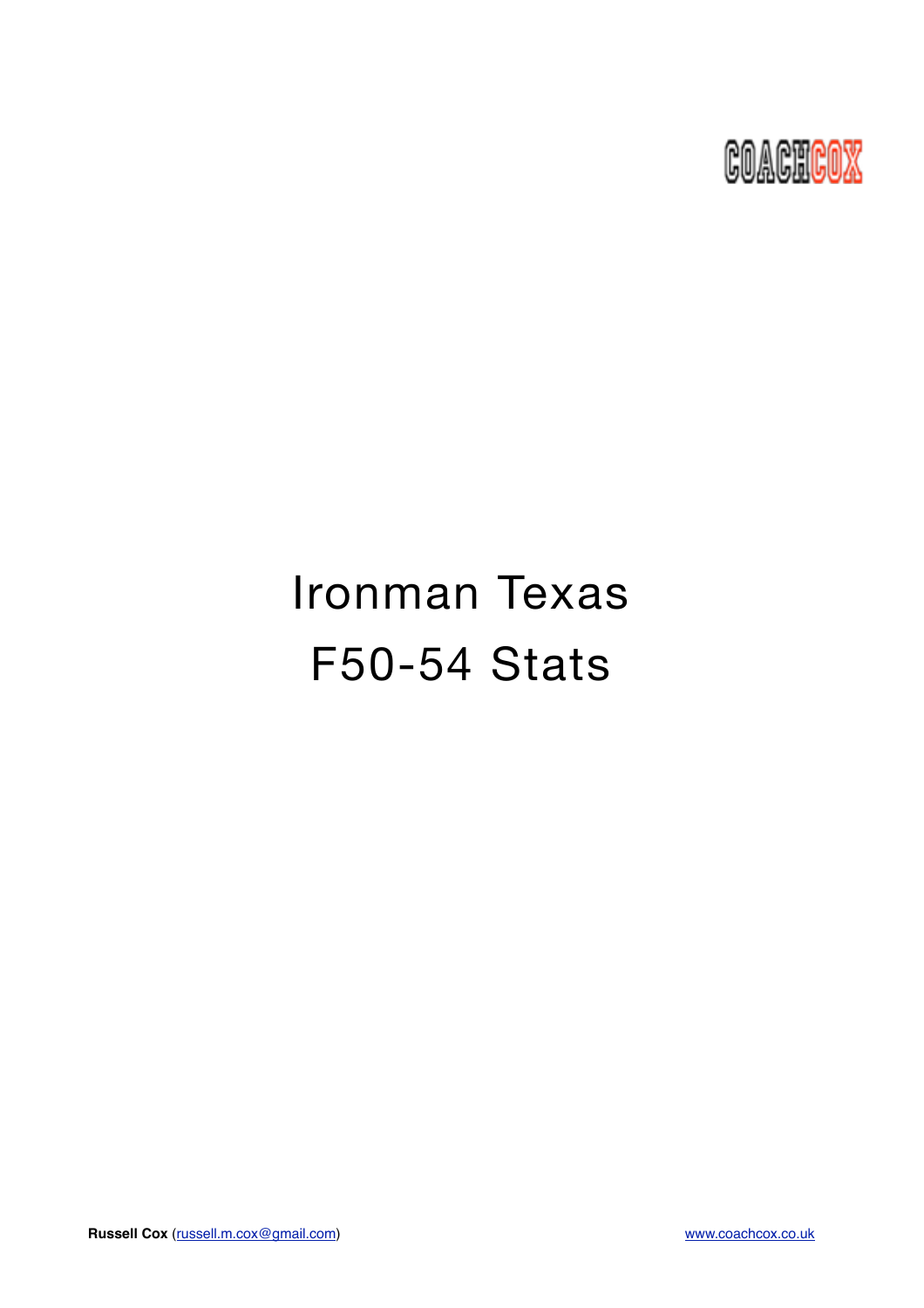# F50-54 Summary Statistics

| Year    | <b>Finishers</b> | F50-54 Finishers | Male Winner's Time | <b>Female Winner's Time</b> | <b>F50-54 Winner's Time</b> |
|---------|------------------|------------------|--------------------|-----------------------------|-----------------------------|
| 2011    | 2004             | 38               | 8:08:20            | 8:57:51                     | 11:24:38                    |
| 2012    | 2022             | 45               | 8:10:44            | 8:54:58                     | 11:22:11                    |
| 2013    | 2055             | 42               | 8:25:06            | 8:49:14                     | 11:18:37                    |
| Average | 2027             | 42               | 8:14:43            | 8:54:01                     | 11:21:48                    |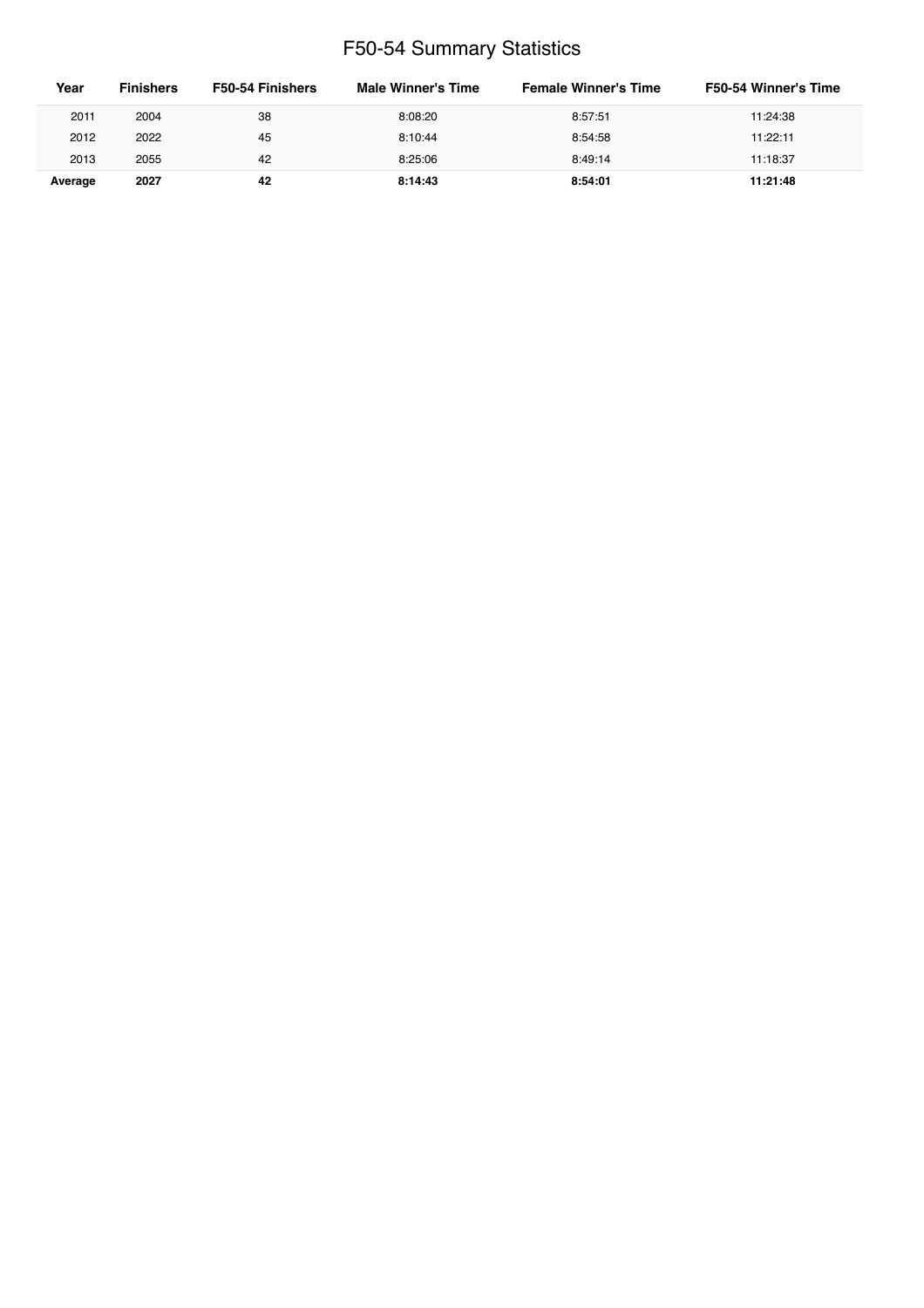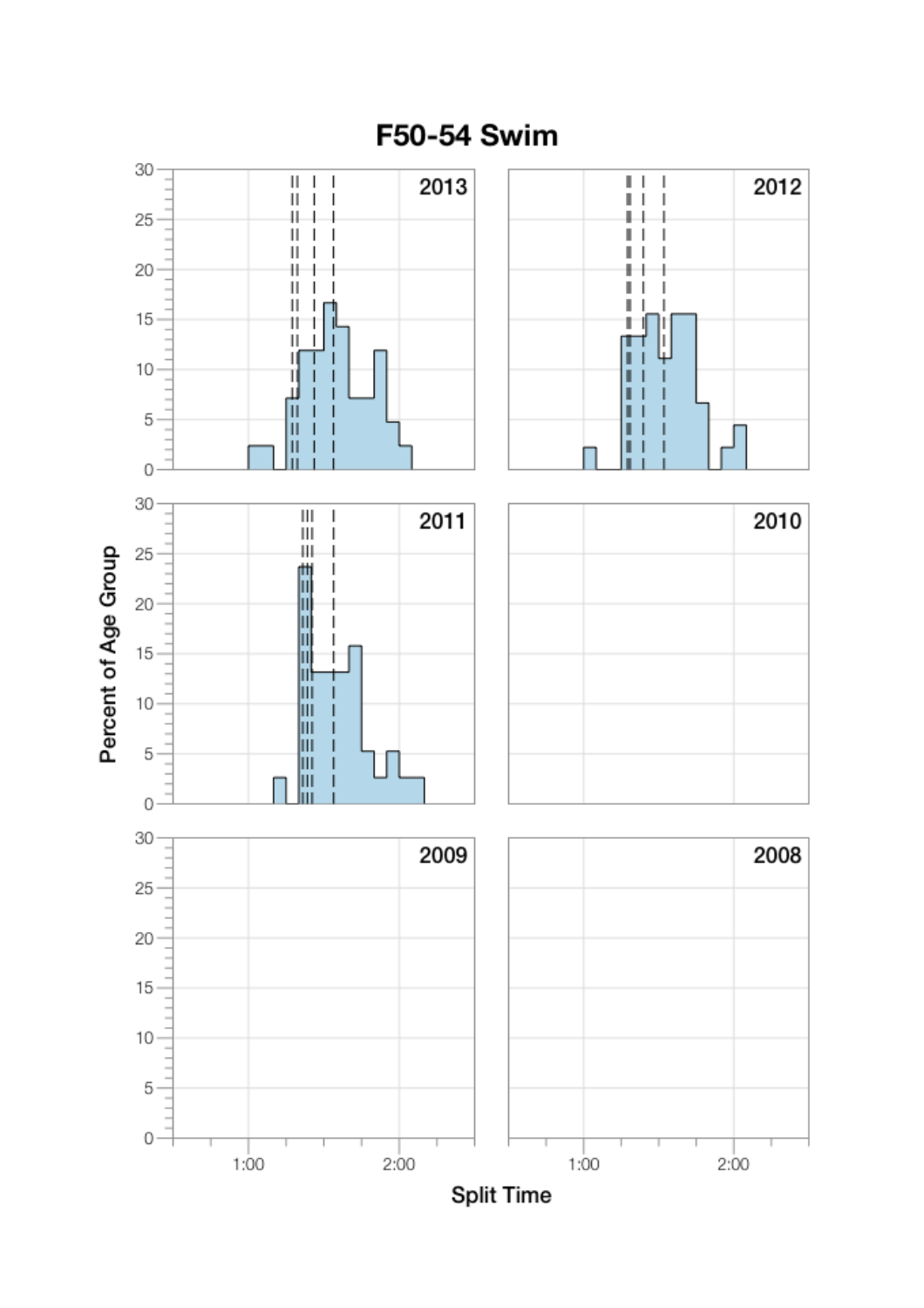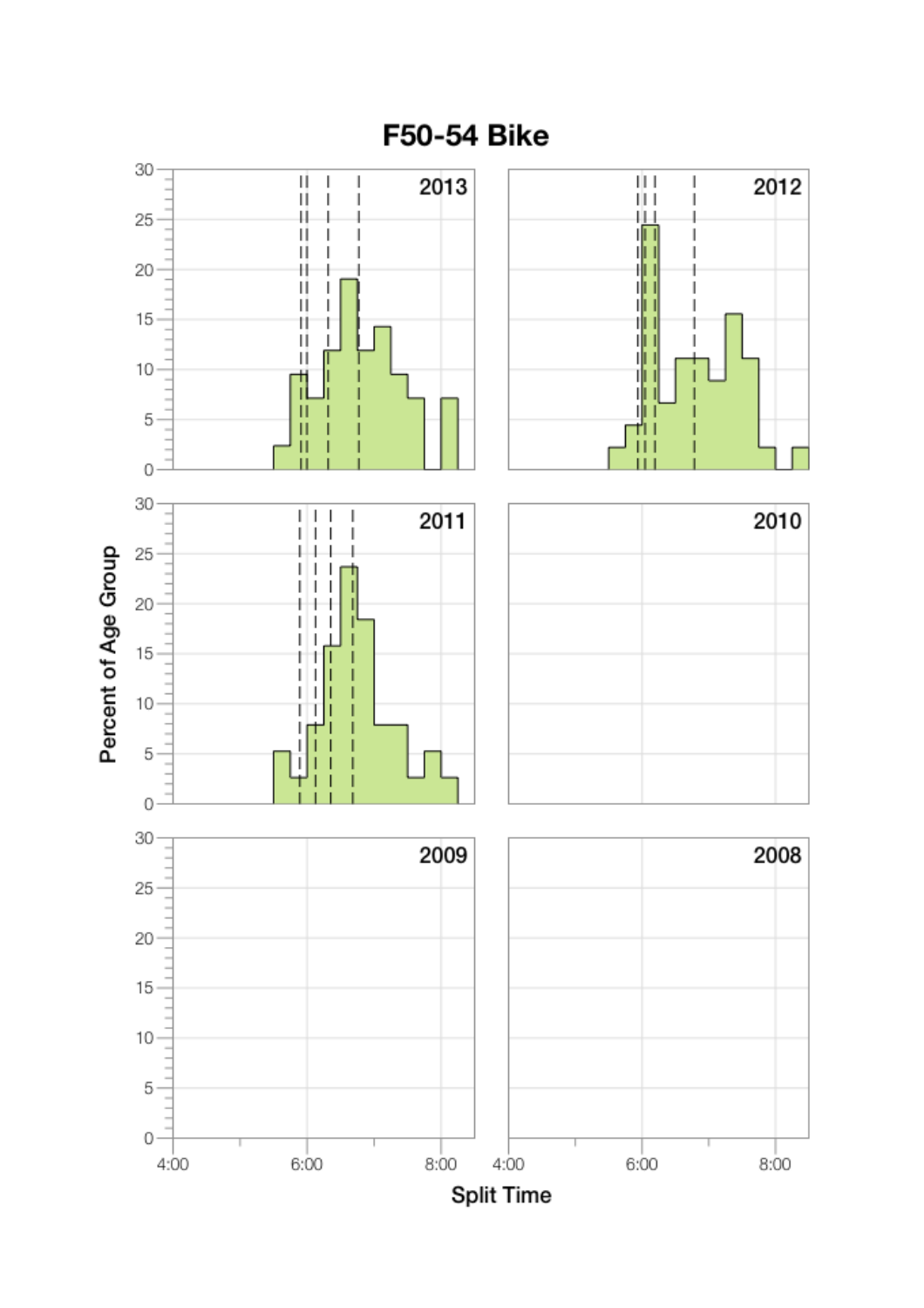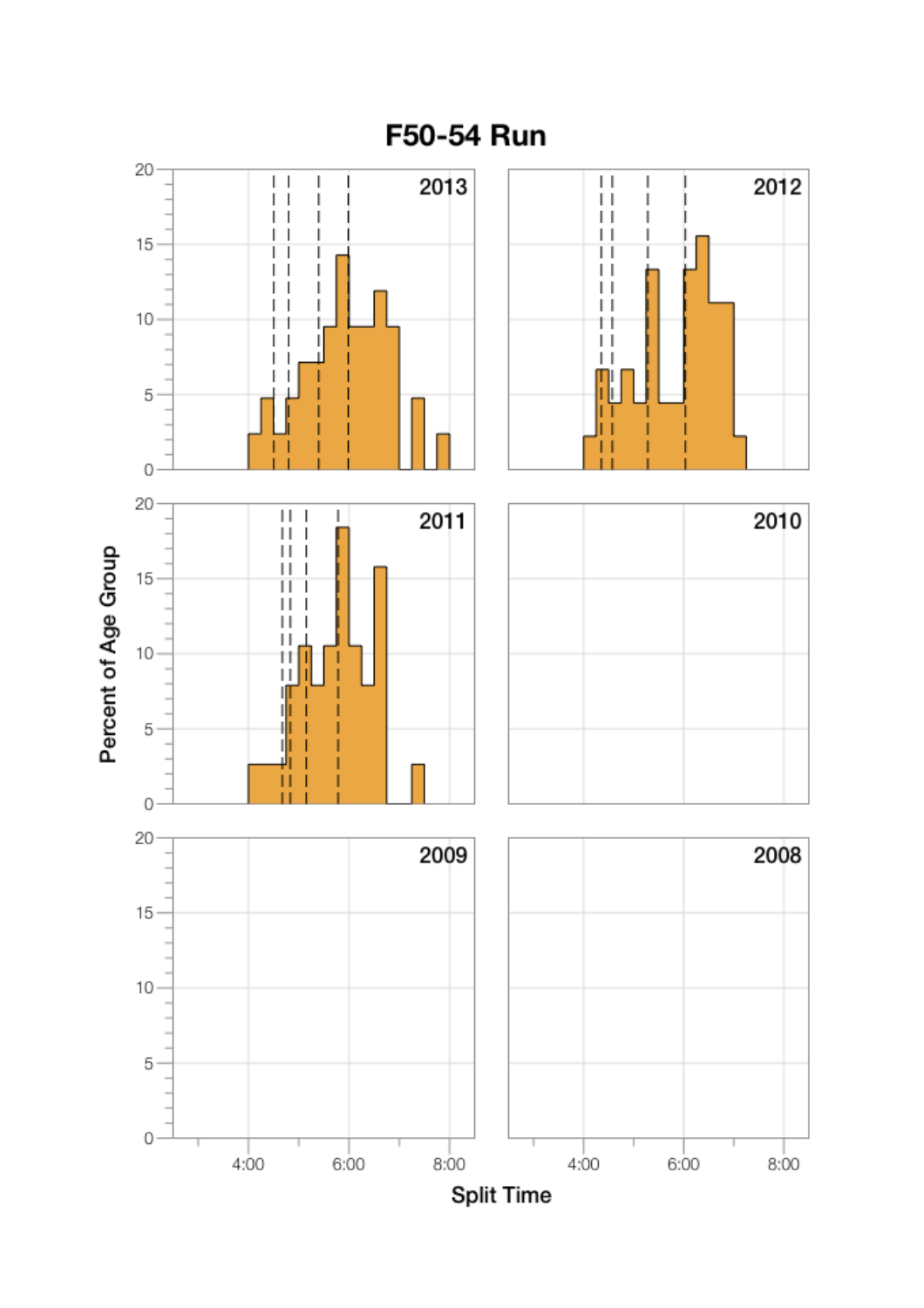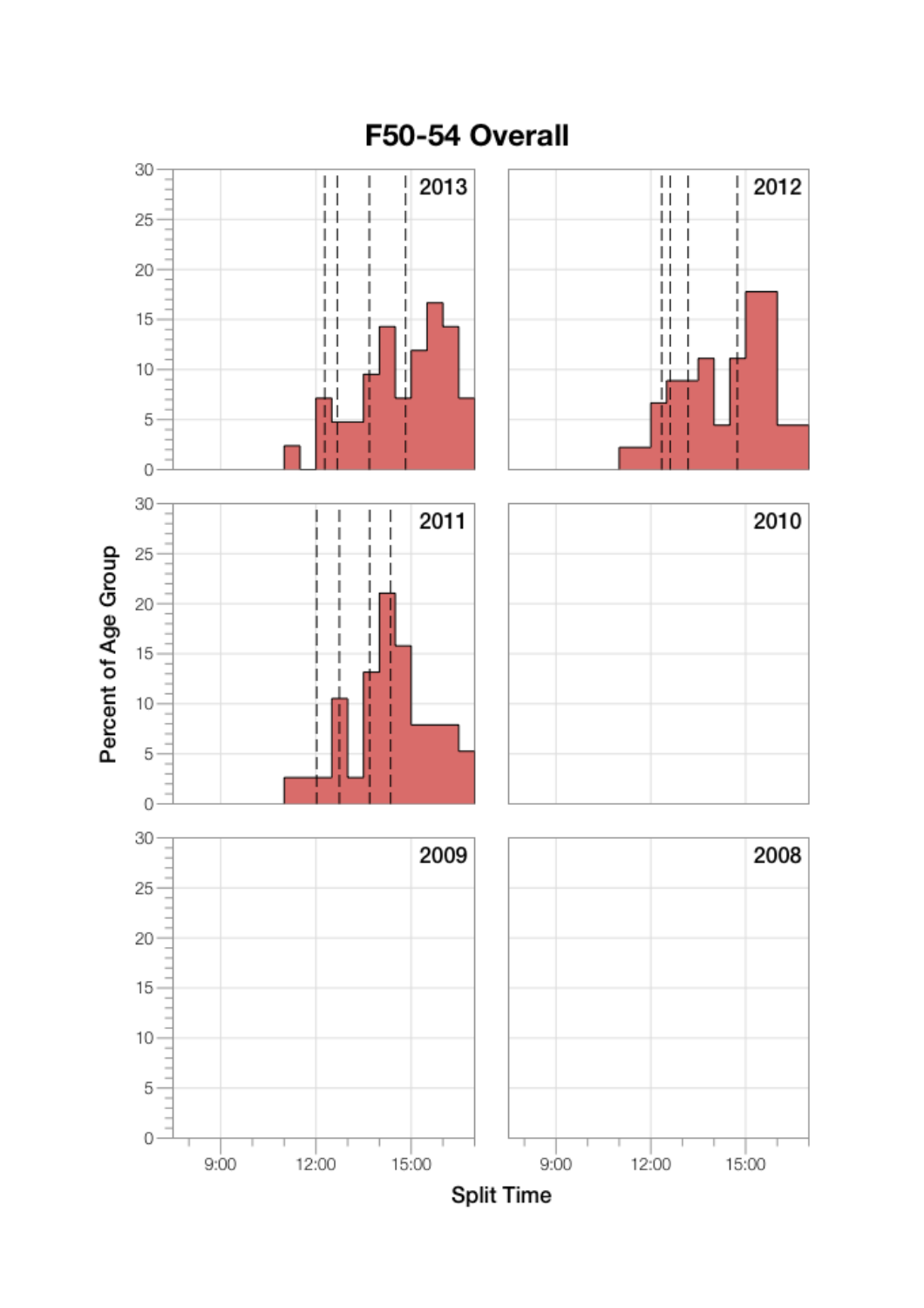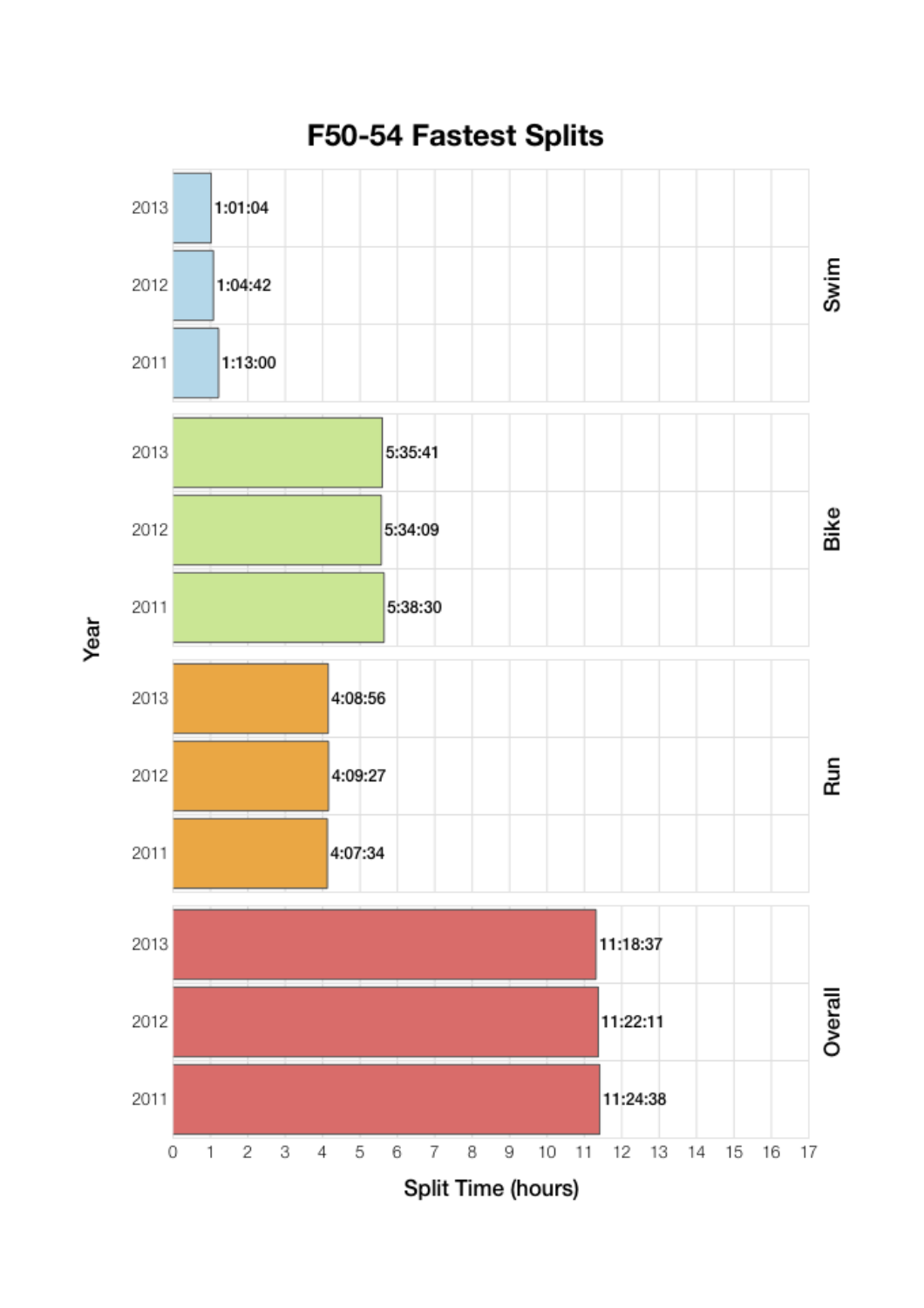

Year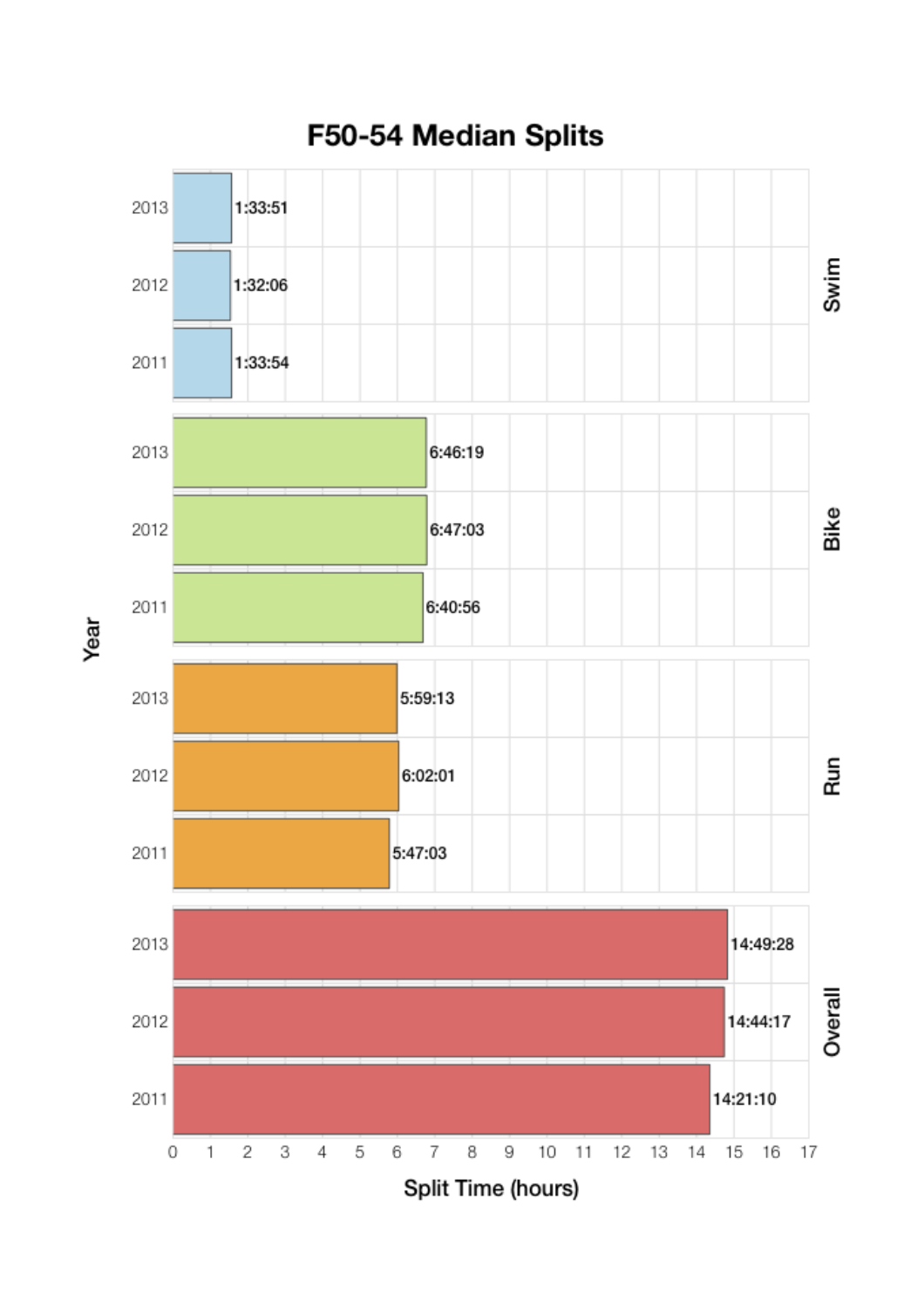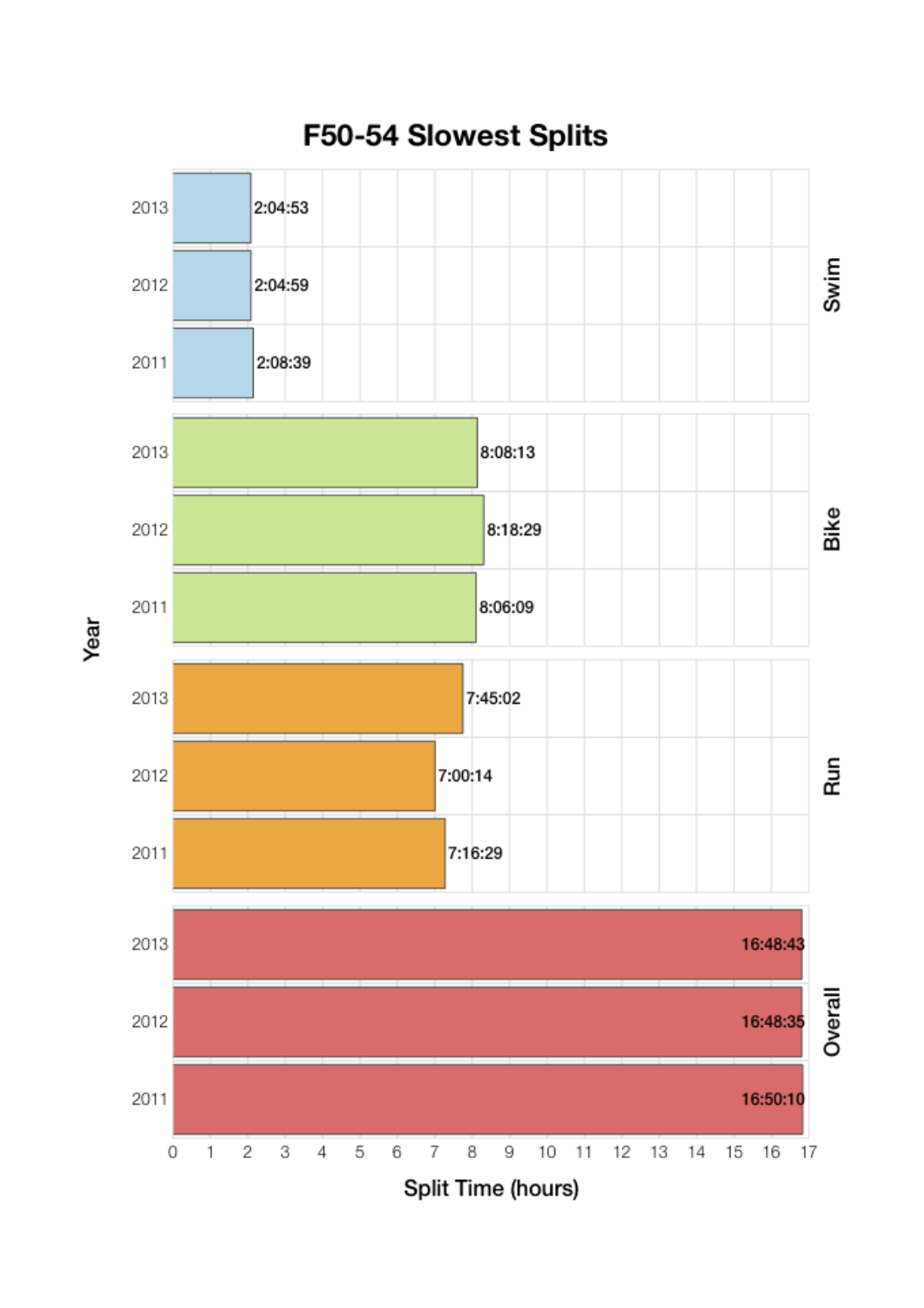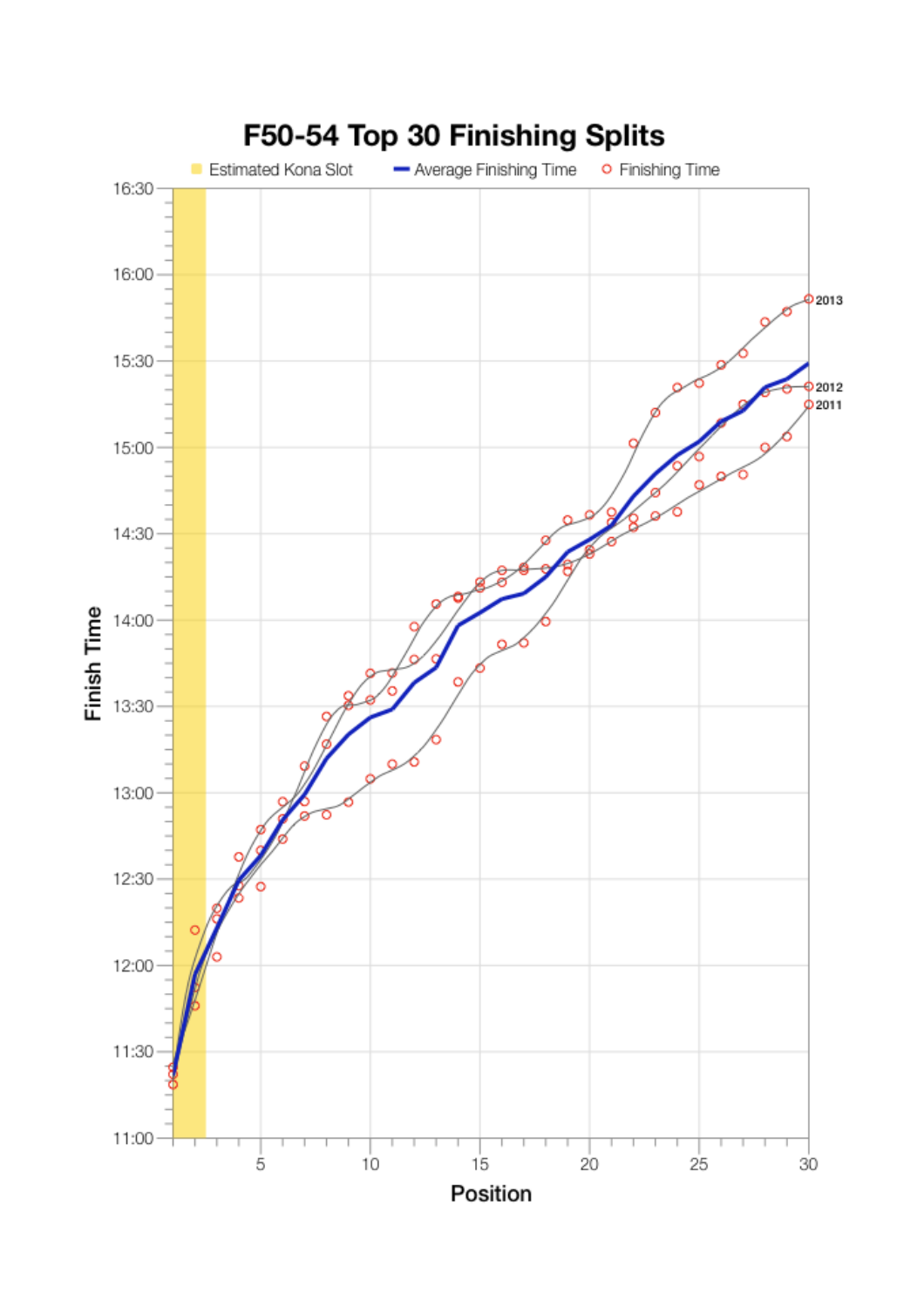# F50-54 Top 10 and Kona Times and Splits

## **Summary Statistics**

| <b>Position</b>                   | <b>Swim Time</b> | <b>Bike Time</b> | <b>Run Time</b> | <b>Overall Time</b> |
|-----------------------------------|------------------|------------------|-----------------|---------------------|
| <b>Average Male Winner</b>        | 0:52:39          | 4:26:55          | 2:50:45         | 8:14:43             |
| <b>Average Female Winner</b>      | 0:53:47          | 5:06:32          | 3:07:36         | 8:54:01             |
| <b>Average 1st Age Grouper</b>    | 1:21:28          | 5:36:06          | 4:14:55         | 11:21:48            |
| <b>Average 2nd Age Grouper</b>    | 1:18:49          | 6:05:26          | 4:23:14         | 11:56:53            |
| Average 3rd Age Grouper           | 1:32:55          | 5:47:59          | 4:40:45         | 12:13:01            |
| Average 4th Age Grouper           | 1:23:50          | 6:07:22          | 4:45:24         | 12:29:37            |
| Average 5th Age Grouper           | 1:28:33          | 6:10:38          | 4:43:54         | 12:38:11            |
| Average 6th Age Grouper           | 1:20:31          | 6:06:37          | 5:10:42         | 12:50:35            |
| Average 7th Age Grouper           | 1:33:43          | 6:13:56          | 4:54:42         | 12:59:23            |
| Average 8th Age Grouper           | 1:29:13          | 6:01:53          | 5:11:40         | 13:11:55            |
| Average 9th Age Grouper           | 1:34:55          | 6:33:28          | 5:00:21         | 13:20:16            |
| Average 10th Age Grouper          | 1:42:54          | 6:26:09          | 5:03:48         | 13:26:11            |
| <b>Kona Qualifier Average</b>     | 1:20:08          | 5:50:46          | 4:19:04         | 11:39:21            |
| <b>Top 10 Age Grouper Average</b> | 1:28:41          | 6:06:57          | 4:48:56         | 12:38:47            |

## **Texas 2013**

| <b>Position</b>               | <b>Swim Time</b> | <b>Bike Time</b> | <b>Run Time</b> | <b>Overall Time</b> |
|-------------------------------|------------------|------------------|-----------------|---------------------|
| <b>Male Winner</b>            | 0:54:54          | 4:29:07          | 2:56:18         | 8:25:06             |
| <b>Female Winner</b>          | 0:54:02          | 4:42:29          | 3:07:27         | 8:49:14             |
| <b>1st Age Grouper</b>        | 1:22:33          | 5:35:41          | 4:08:56         | 11:18:37            |
| 2nd Age Grouper               | 1:05:18          | 6:04:03          | 4:52:42         | 12:12:19            |
| 3rd Age Grouper               | 1:39:45          | 5:54:31          | 4:29:56         | 12:16:12            |
| 4th Age Grouper               | 1:22:19          | 6:18:03          | 4:36:06         | 12:27:42            |
| 5th Age Grouper               | 1:37:49          | 6:12:15          | 4:24:52         | 12:39:59            |
| 6th Age Grouper               | 1:01:04          | 5:59:25          | 5:32:41         | 12:43:55            |
| 7th Age Grouper               | 1:30:44          | 6:15:36          | 5:01:47         | 13:09:15            |
| 8th Age Grouper               | 1:30:43          | 5:50:13          | 5:09:35         | 13:26:31            |
| 9th Age Grouper               | 1:34:47          | 6:21:22          | 5:22:24         | 13:30:22            |
| 10th Age Grouper              | 1:22:35          | 6:33:22          | 5:18:57         | 13:32:14            |
| <b>Kona Qualifier Average</b> | 1:13:55          | 5:49:52          | 4:30:49         | 11:45:28            |
| Top 10 Age Grouper Average    | 1:24:45          | 6:06:27          | 4:53:47         | 12:43:42            |

#### **Texas 2012**

| <b>Position</b>                   | <b>Swim Time</b> | <b>Bike Time</b> | <b>Run Time</b> | <b>Overall Time</b> |
|-----------------------------------|------------------|------------------|-----------------|---------------------|
| <b>Male Winner</b>                | 0:53:36          | 4:25:43          | 2:46:55         | 8:10:44             |
| <b>Female Winner</b>              | 0:53:32          | 4:45:52          | 3:11:09         | 8:54:58             |
| <b>1st Age Grouper</b>            | 1:19:04          | 5:34:09          | 4:19:53         | 11:22:11            |
| <b>2nd Age Grouper</b>            | 1:26:13          | 6:02:29          | 4:09:27         | 11:46:00            |
| 3rd Age Grouper                   | 1:29:39          | 5:50:19          | 4:47:31         | 12:19:53            |
| 4th Age Grouper                   | 1:28:00          | 6:08:00          | 4:38:12         | 12:23:27            |
| 5th Age Grouper                   | 1:18:30          | 6:03:11          | 4:57:15         | 12:27:24            |
| 6th Age Grouper                   | 1:33:52          | 5:54:51          | 5:09:10         | 12:50:56            |
| 7th Age Grouper                   | 1:46:35          | 6:23:57          | 4:26:40         | 12:51:56            |
| 8th Age Grouper                   | 1:15:06          | 6:02:12          | 5:25:21         | 12:52:21            |
| 9th Age Grouper                   | 1:28:38          | 6:43:37          | 4:31:48         | 12:56:45            |
| 10th Age Grouper                  | 2:00:32          | 6:08:47          | 4:47:04         | 13:04:51            |
| <b>Kona Qualifier Average</b>     | 1:22:38          | 5:48:19          | 4:14:40         | 11:34:05            |
| <b>Top 10 Age Grouper Average</b> | 1:30:36          | 6:05:09          | 4:43:14         | 12:29:34            |